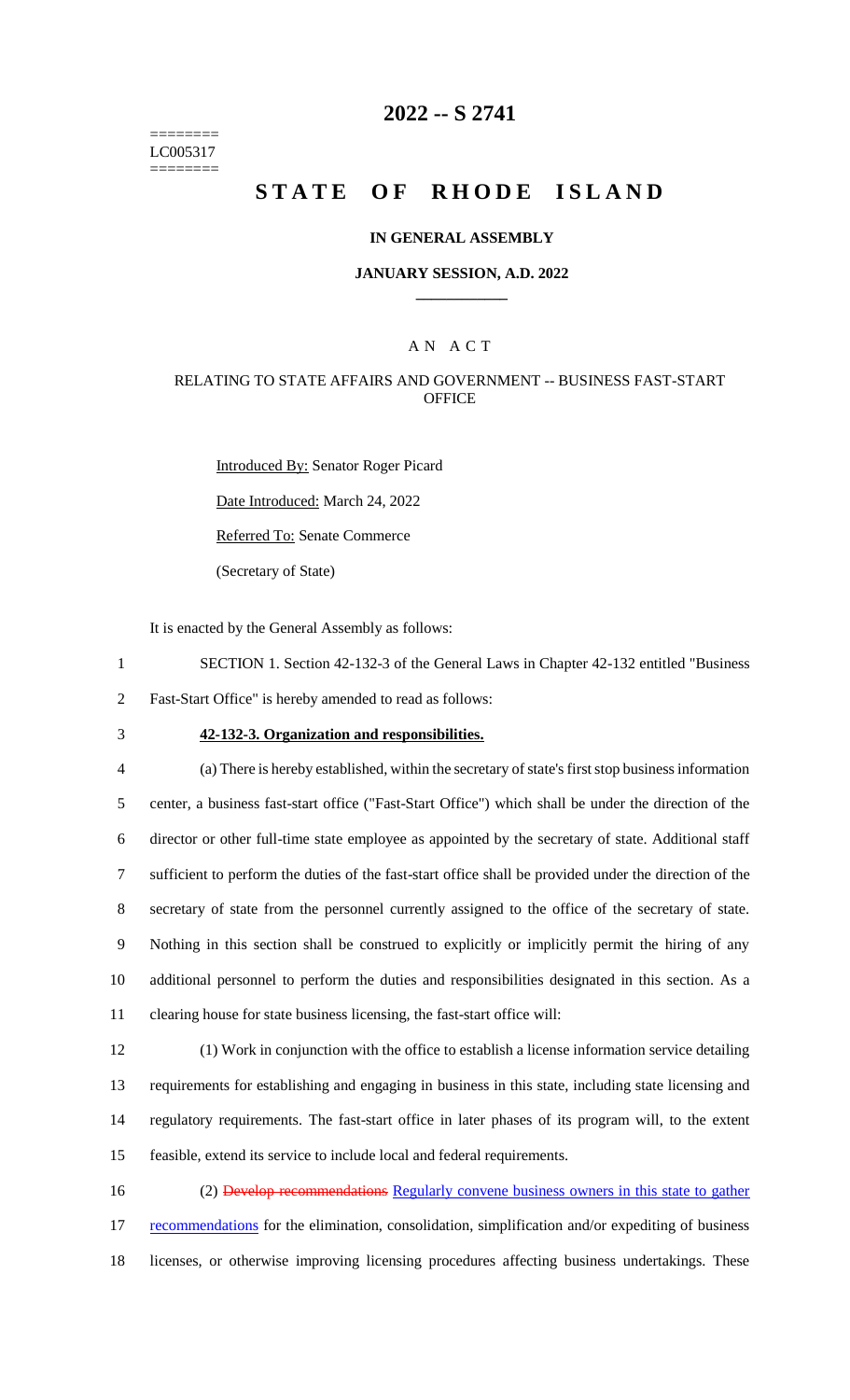recommendations, with the approval of the secretary of state, will be submitted to the general assembly for approval;

- (3) Promulgate and adopt rules and regulations necessary to carry out the purposes of this chapter;
- (4) Develop an operating plan for an automated master application system;

(5) Determine the software and hardware needs of the system;

(6) Determine staffing levels and space required for the system.

 (b) State agencies that issue business licenses shall assist and cooperate in the development and implementation of the plan as required by the fast-start office. In making the determination and developing an operating plan for an automated master application system, the fast-start office shall identify the business licenses appropriate for inclusion in a master application system and shall develop a master application form that consolidates the information needed for the various state agencies to issue the licenses.

- (c) Each state agency that issues licenses shall cooperate fully with the fast-start office in providing information on the licenses and regulatory requirements of the agency and in developing a plan for an automated master application system.
- (d) Each state agency shall designate a business license coordinator. The coordinator shall have the following responsibilities:
- (1) Provide to the fast-start office the most recent application and supplemental forms required for each license issued by the agency, the most recent information available on existing and proposed changes in license requirements or agency rules and how those changes will affect the business community, and agency publications that would be of aid or interest to the business community, within thirty (30) days of publishing the supplemental forms, updated license 24 requirements, or agency rule;
- (2) Receive and respond to communications from the fast-start office; and
- (3) Review state agency regulatory and license requirements and provide a written report
- to the fast-start office no later than January 1, 2002, and every two (2) years thereafter that:
- (i) Identifies the regulatory and licensing requirements that affect the business community;
- (ii) Indicates which, if any, requirements should be eliminated, modified, or consolidated with other requirements; and
- (iii) Explains the need for continuing those requirements not recommended for elimination.
- (e) The fast-start office, with the approval of the secretary of state, shall submit a report
- annually to the governor and general assembly identifying state agencies which have failed to
- perform their duties as outlined by this chapter.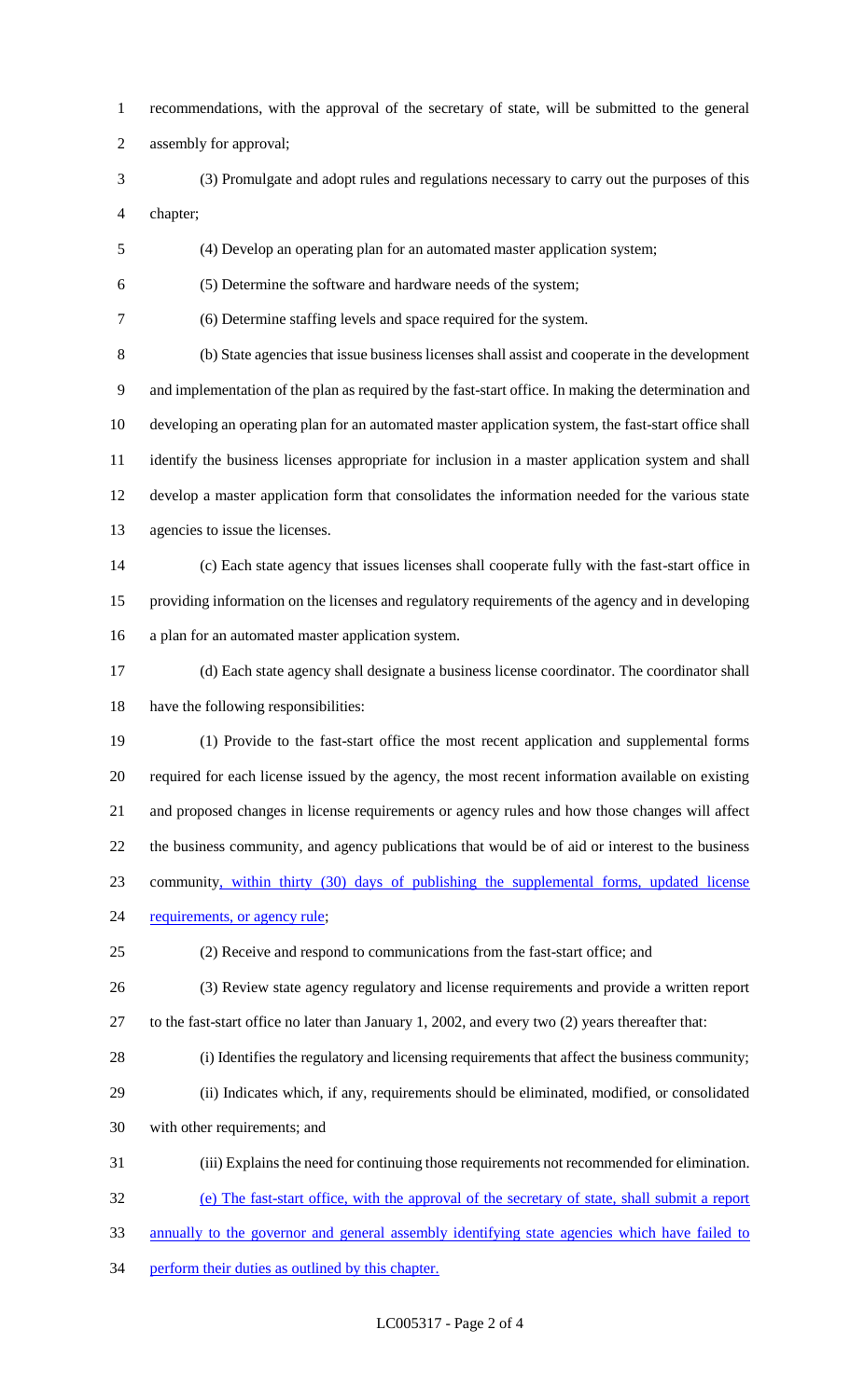1 SECTION 2. This act shall take effect upon passage.